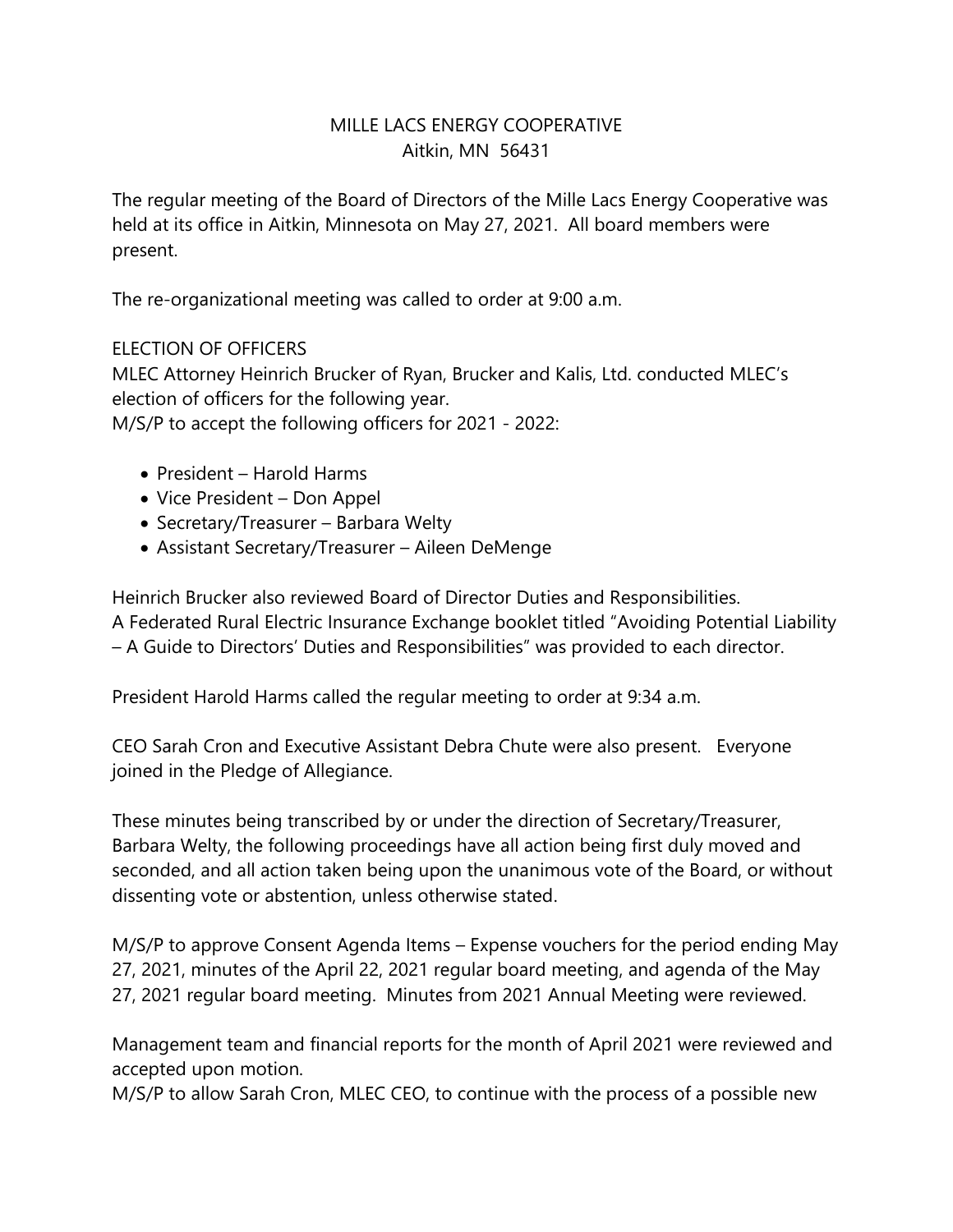Regular Board Meeting Minutes May 27, 2021

## operations building.

# REVOLVING LOAN FUND APPLICATION

Lincoln Messner, MLEC Accounting and Finance manager and Jeff Borling, GRE representative reviewed a USDA Rural Business Cooperative Service Rural Economic Development loan application received from the City of McGregor Fire Department with the Board.

Aileen DeMenge made a motion to approve the submittal of the loan application to USDA. Motion was seconded and carried.

## BOARD RESOLUTION

Lincoln Messner and Jeff Borling presented a board resolution to accept an additional \$300,000 from USDA to MLEC's Revolving Loan Fund Program and to contribute an additional \$60,000 to the loan for McGregor Fire Department's economic development project.

Aileen DeMenge made a motion to approve the board resolution. Motion was seconded and carried.

Said resolution is attached to these minutes.

#### VOTING

2.1 Recommended Write-offs

M/S/P to approve the recommended electric and internet write-offs for this month in the amount of \$5,716.32.

#### 2.2 Policy Review

M/S/P to approve the following revised policies:

- Policy No. 501 Application for Membership and/or Electric Service
- Policy No. 503 Underground/Overhead Primary Line Installations

#### 2.3 ACTIVITY REPORTS

 GRE – April 2021 GRE Board Report submitted by Harold Harms was reviewed. Harold gave a verbal update on GRE May 2021 board meeting.

GRE contribution to MLEC's Operation Round Up program was recognized.

MREA – MREA April 2021 Board of Directors minutes were reviewed.

2021 Legislative Updates for the weeks of April 16, 23, 30, May 7 and 18, 2021 were reviewed.

RUS – No report

CFC – The Official notice of CFC's 2021 Annual Meeting scheduled for June 14, 2021 was reviewed.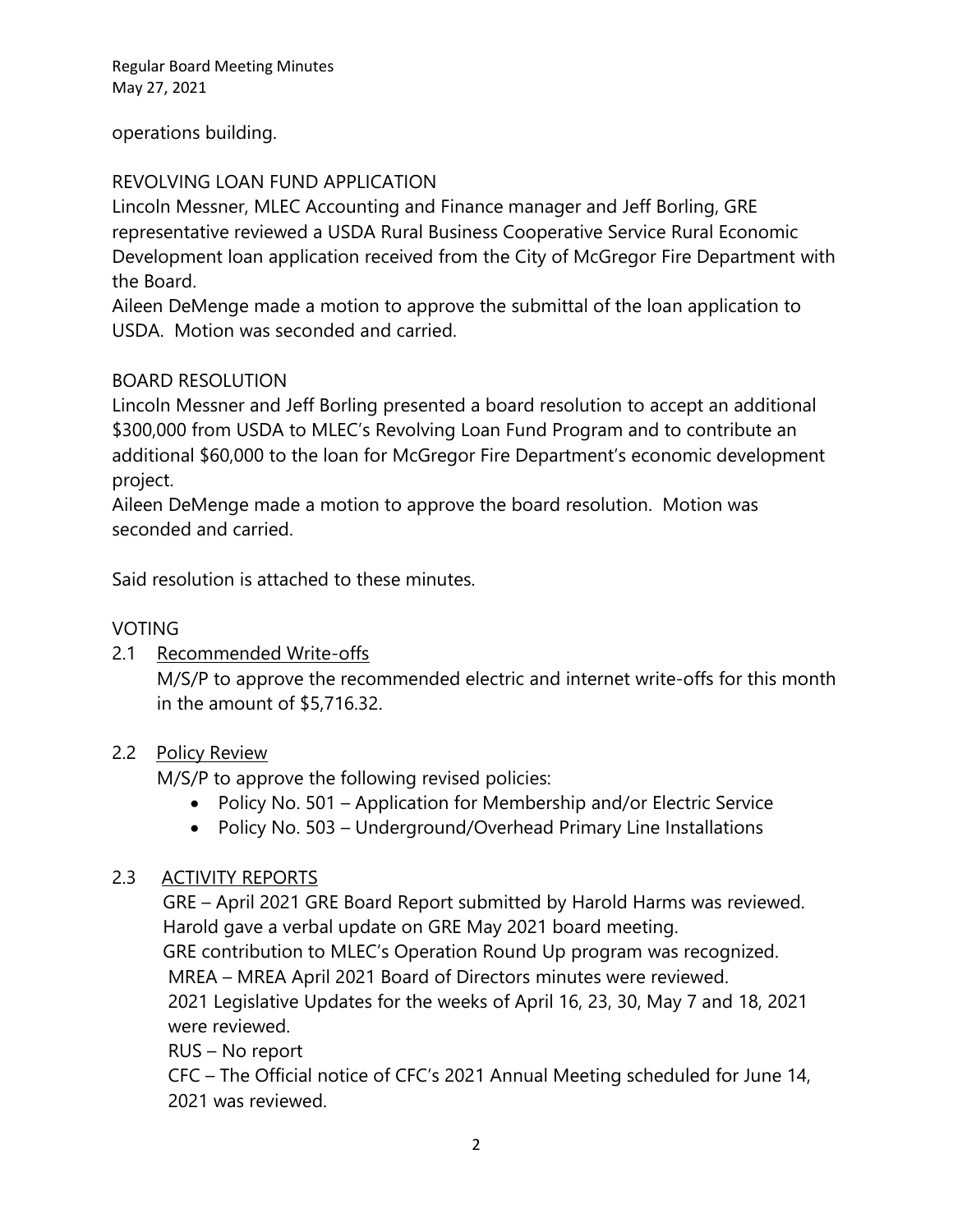M/S/P to approve the minutes of 2020 Annual Meeting and 2020 Special CFC Meeting and return the ballot.

MAC – No report

FEDERATED – Chad Knutson of Federated Rural Electric Insurance Exchange recently visited MLEC to conduct a safety and loss prevention assessment. NRTC – No report

RESCO – RESCO's patronage refunds for fiscal years 2010, 2011, 2012, and 2013 was reviewed. MLEC received a check for \$2,825.00.

NISC – No report

Other – CoBank – CoBank director candidates were reviewed. The ballot and more information on the candidates will come out later in 2021.

Emily Cooperative Telephone Company Annual Meeting scheduled for June 24, 2021 via Zoom notice was reviewed.

M/S/P to accept the activity reports.

# REPORTS

3.1 Safety Control

Deanna Soderberg of PSL conducted a Field Audit on May 13<sup>th</sup>.

The next scheduled Safety Trainings will be June 10<sup>th</sup> with MREA presenting *Tree Trimming* and June 16th with Deanna Soderberg presenting *Hazard Recognition* to all employees.

The 2021 Safety Cross was reviewed.

# SCHEDULED MEETINGS

Legislative Luncheon, Thursday, June 10, 2021 Hosted by Aitkin Area Chamber of Commerce, Long Lake Conversation Center, 12:00 p.m. Attending: Harold Harms and Aileen DeMenge.

- 4.1 MREA District 2 Meeting, Lake Country Power, Cohasset, Friday, July 16, 2021. Attending will be all directors except Harold Harms. Barb Welty is attending as MREA Director.
- 4.2 NRECA Legal Seminar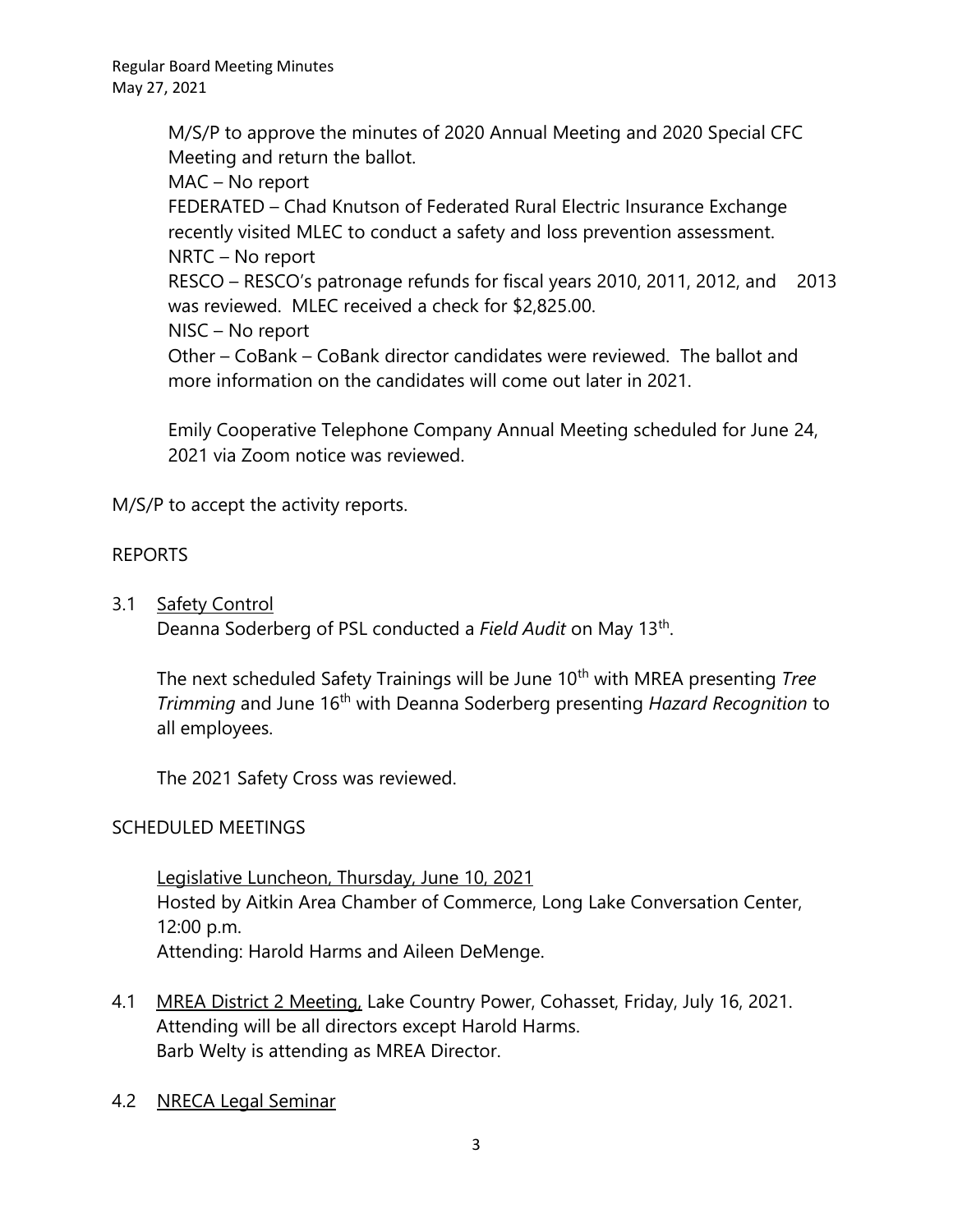NRECA's Legal Seminar will be held online July 20 – 22, 2021. M/S/P to approve Heinrich Brucker attending.

- 4.3 MREA Energy Issues Summit, Bloomington, Wednesday Thursday August 11- 12, 2021, Bloomington Attending: Harold Harms, Mike Reem, Don Appel, Bruce Robinson, and Barb Welty
- 4.4 NRECA Regional Meeting Minneapolis, MN, Wednesday – Friday, September 15 – 17, 2021 (Dates may change) Attending: A final decision on who is attending will be made at a future board meeting.
- 4.5 Other Meeting Information Three months look ahead @ MLEC Board meeting NON-Reoccurring Agenda Items:
	- $\bullet$  June 24<sup>th</sup>:
		- o Board Fees
		- o NRECA Board Governance Videos
	- $\bullet$  July 22<sup>nd</sup>:
		- o MLEC 990 Review
		- o NRECA Board Governance Videos
	- August  $26^{th}$ :
		- o NRECA Board Governance Videos

Remaining MREA 2021 Board Meeting Dates:

- Tuesday Wednesday, June 16 16
- Tuesday Wednesday, August 17 18
- Tuesday Wednesday, October 19 20
- Tuesday Wednesday, December 21 22

NOTE: If anyone is interested in attending a MREA Board meeting, please let Deb Chute and Director Barb Welty know so arrangements can be made.

- 4.6 Board Meeting Dates
	- o Thursday, June 24, 2021
	- o Thursday, July 22, 2021